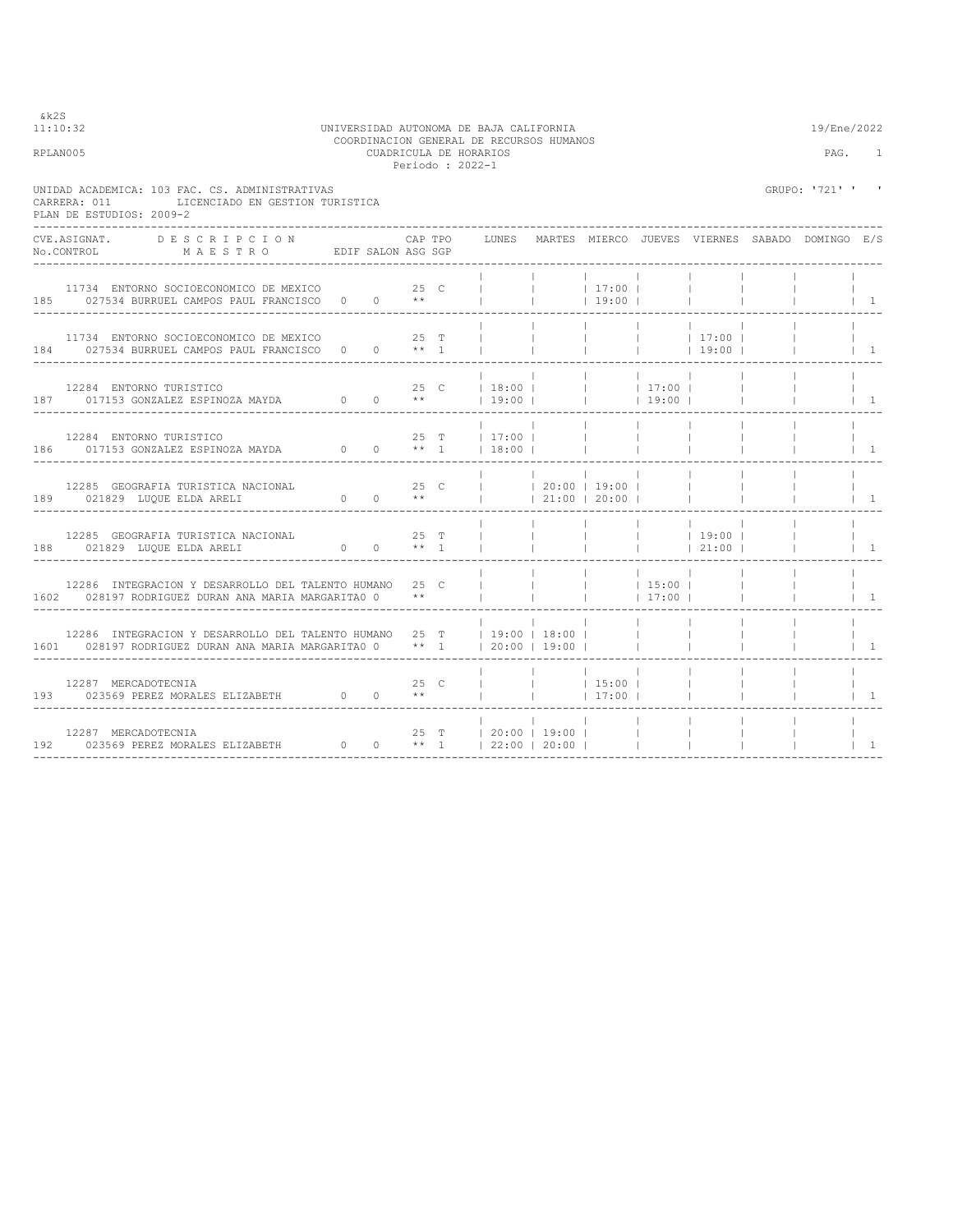$&k2S$ <br>11:10:32

## 11:10:32 UNIVERSIDAD AUTONOMA DE BAJA CALIFORNIA 19/Ene/2022 COORDINACION GENERAL DE RECURSOS HUMANOS RPLAN005 CUADRICULA DE HORARIOS PAG. 2 Periodo : 2022-1

UNIDAD ACADEMICA: 103 FAC. CS. ADMINISTRATIVAS<br>CARRERA: 011 LICENCIADO EN GESTION TURISTICA<br>PLAN DE ESTUDIOS: 2009-2

|     | CVE.ASIGNAT.<br>No.CONTROL | DESCRIPCION<br>MAESTRO<br>EDIF SALON ASG SGP                            |              |                 | CAP TPO         |      | LUNES                    | MARTES           | MIERCO           | JUEVES           | VIERNES | SABADO | DOMINGO | E/S |
|-----|----------------------------|-------------------------------------------------------------------------|--------------|-----------------|-----------------|------|--------------------------|------------------|------------------|------------------|---------|--------|---------|-----|
| 195 |                            | 12308 ESTADISTICA APLICADA AL TURISMO<br>020205 MARTINEZ LOPEZ CAROLINA | $0 \qquad 0$ | 25 C            | $* *$           |      |                          |                  |                  | 19:00<br>21:00 1 |         |        |         |     |
| 194 |                            | 12308 ESTADISTICA APLICADA AL TURISMO<br>020205 MARTINEZ LOPEZ CAROLINA | $0 \qquad 0$ |                 | $*** - 1$       | 25 L |                          |                  | 20:00 <br> 22:00 |                  |         |        |         |     |
| 197 |                            | 12309 ECOLOGIA TURISTICA<br>029196 ORTEGA AVILES RODRIGO ALFONSO 0 0    |              | 25 <sub>C</sub> | $\star \star$   |      | $1\,5:00$ 1<br>$17:00$ 1 |                  |                  |                  |         |        |         |     |
| 196 |                            | 12309 ECOLOGIA TURISTICA<br>029196 ORTEGA AVILES RODRIGO ALFONSO 0      |              | $\Omega$        | 25 P<br>$***$ 1 |      |                          | 16:00  <br>18:00 |                  |                  |         |        |         |     |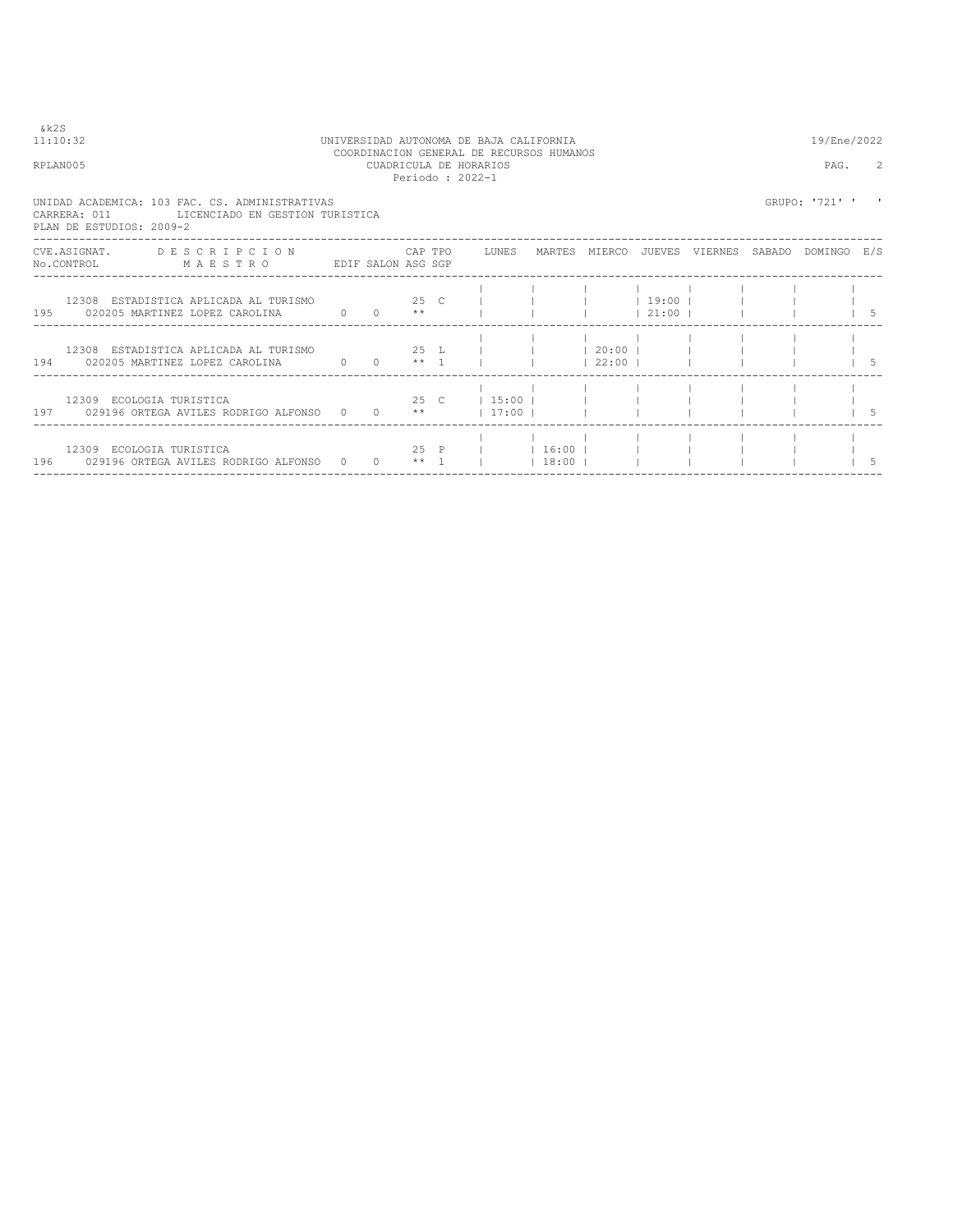| 11:10:32<br>RPLAN005 |                                                                                                                                                                                             |                            |      |         | UNIVERSIDAD AUTONOMA DE BAJA CALIFORNIA<br>COORDINACION GENERAL DE RECURSOS HUMANOS<br>CUADRICULA DE HORARIOS<br>Periodo: 2022-1 |                  |                                    |                                   |                                                                                 |                          | 19/Ene/2022<br>PAG. | 3                                    |
|----------------------|---------------------------------------------------------------------------------------------------------------------------------------------------------------------------------------------|----------------------------|------|---------|----------------------------------------------------------------------------------------------------------------------------------|------------------|------------------------------------|-----------------------------------|---------------------------------------------------------------------------------|--------------------------|---------------------|--------------------------------------|
|                      | UNIDAD ACADEMICA: 103 FAC. CS. ADMINISTRATIVAS<br>LICENCIADO EN GESTION TURISTICA<br>CARRERA: 011<br>PLAN DE ESTUDIOS: 2009-2                                                               |                            |      |         |                                                                                                                                  |                  |                                    |                                   |                                                                                 |                          | GRUPO: '731' '      | $\,$ I                               |
|                      | CVE.ASIGNAT. DESCRIPCION                                                                                                                                                                    |                            |      | CAP TPO | LUNES MARTES MIERCO JUEVES VIERNES SABADO DOMINGO E/S                                                                            |                  |                                    |                                   |                                                                                 |                          |                     |                                      |
|                      | 11733 MATEMATICAS FINANCIERAS<br>199 021050 GERALDO OROZCO BERTHA AIDE 0 0 **                                                                                                               |                            | 25 C |         | $\begin{array}{ccc} & &   & 20:00 \\ \end{array}$                                                                                | 22:00            |                                    |                                   |                                                                                 |                          |                     | $\begin{array}{ccc} & 2 \end{array}$ |
|                      | 11733 MATEMATICAS FINANCIERAS<br>198 021050 GERALDO OROZCO BERTHA AIDE 0 0 ** 1                                                                                                             |                            | 25 T |         | $\begin{array}{cccccccc}   &   &   &   & 18:00 &   \\   &   &   &   & 20:00 &   \\ \end{array}$                                  | and the property |                                    |                                   |                                                                                 |                          |                     | $\vert$ 2                            |
|                      | 12288 COMPONENTES DEL SISTEMA TURISTICO<br>25 C     16:00       17:00       17:00  <br>201 021829 LUQUE ELDA ARELI 0 0 **     17:00       18:00  <br>______________________________________ |                            |      |         |                                                                                                                                  |                  |                                    |                                   |                                                                                 |                          |                     | $1\quad 2$                           |
|                      | 200 021829 LUQUE ELDA ARELI 0 0 $**$ 1                                                                                                                                                      |                            |      |         |                                                                                                                                  |                  |                                    |                                   |                                                                                 | <b>Contract Contract</b> |                     | $1 \quad 2$                          |
|                      | 12289 GEOGRAFIA TURISTICA UNIVERSAL 25 C<br>203 029215 CONTRERAS GALLARDO MIGUEL ANGEL 0 0 **                                                                                               |                            |      |         |                                                                                                                                  |                  | 16:00  <br> 18:00                  |                                   |                                                                                 |                          |                     | 2                                    |
|                      | 12289 GEOGRAFIA TURISTICA UNIVERSAL<br>202 029215 CONTRERAS GALLARDO MIGUEL ANGEL 0 0 ** 1                                                                                                  | 25 T                       |      |         | $\sim 1$ , $\sim 100$ , $\sim 100$                                                                                               |                  | $ $ 16:00  <br><b>College</b>      | $18:00$                           |                                                                                 | $\Box$                   |                     | $1\quad 2$                           |
|                      | $\begin{tabular}{lllllllllll} & 12290 & SERVICIO AL CLIENTE & & & & 25 & C \\ & 026159 MARTINEZ CAMACHO ABEL & 0 & 0 & ** \end{tabular}$                                                    |                            |      |         | <b>Contract Contract</b>                                                                                                         | $\mathbf{1}$     | $\sim 1$ .<br>$\mathbf{L}$         |                                   | $\begin{array}{ccccccc}   & &   & 18:00 &   \\   & &   & 20:00 &   \end{array}$ |                          |                     |                                      |
|                      |                                                                                                                                                                                             |                            |      |         |                                                                                                                                  |                  |                                    | <b>Contract</b><br>$\blacksquare$ | <b>College</b>                                                                  |                          |                     | $1 \t2$                              |
|                      | 12291 TOMA DE DECISIONES GERENCIALES EN EMPRESAS 25 C<br>1586 028609 GONZALEZ ACEVEDO ANDREA 0 0 **                                                                                         | __________________________ |      |         | $\mathbf{1}$                                                                                                                     |                  | $ $ 20:00  <br>$ $ 22:00           |                                   | <b>College</b>                                                                  |                          |                     | $\overline{2}$                       |
|                      | 12291 TOMA DE DECISIONES GERENCIALES EN EMPRESAS 25 T   20:00  <br>1585 028609 GONZALEZ ACEVEDO ANDREA $0$ 0 ** 1   22:00                                                                   |                            |      |         |                                                                                                                                  |                  | <b>Contract</b><br><b>Contract</b> |                                   |                                                                                 |                          |                     | 2                                    |

 $k2S$ <br>11:10:32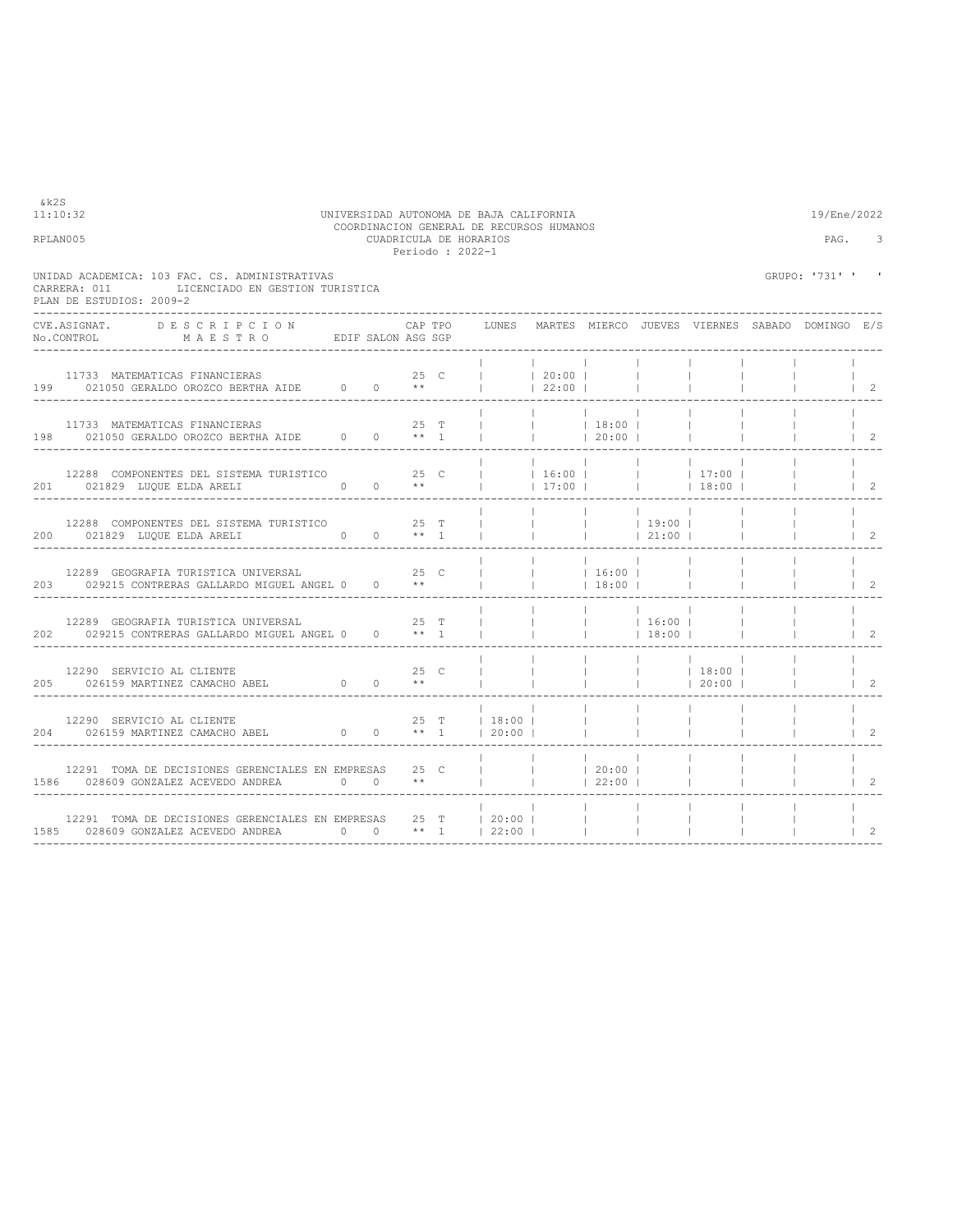| RPLAN005                 |                                                                                                                                                                                                                                                                                                                                                                                                                                                                                                                 |          |                     |       | COORDINACION GENERAL DE RECURSOS HUMANOS<br>CUADRICULA DE HORARIOS<br>Periodo: 2022-1                     |            |            |               | PAG.           |     |
|--------------------------|-----------------------------------------------------------------------------------------------------------------------------------------------------------------------------------------------------------------------------------------------------------------------------------------------------------------------------------------------------------------------------------------------------------------------------------------------------------------------------------------------------------------|----------|---------------------|-------|-----------------------------------------------------------------------------------------------------------|------------|------------|---------------|----------------|-----|
| PLAN DE ESTUDIOS: 2009-2 | UNIDAD ACADEMICA: 103 FAC. CS. ADMINISTRATIVAS<br>CARRERA: 011 LICENCIADO EN GESTION TURISTICA                                                                                                                                                                                                                                                                                                                                                                                                                  |          |                     |       |                                                                                                           |            |            |               | GRUPO: '731' ' |     |
|                          | CVE.ASIGNAT. DESCRIPCION CAPTPO LUNES MARTES MIERCO JUEVES VIERNES SABADO DOMINGO E/S<br>$\verb No.CONTROL  \qquad \qquad \verb M A E S T R O  \qquad \qquad \verb EDIF SALON ASG SGP  \qquad \qquad \verb N.751762  \qquad \qquad \verb M A E S T R O  \qquad \qquad \verb EDIF SALON ASG SGP  \qquad \qquad \verb N.751762  \qquad \qquad \verb N.751762  \qquad \qquad \verb N.751762  \qquad \qquad \verb N.751762  \qquad \qquad \verb N.751762  \qquad \qquad \verb N.751762  \qquad \qquad \verb N.7517$ |          |                     |       |                                                                                                           |            |            |               |                |     |
|                          | 12312 COMPORTAMIENTO DEL CONSUMIDOR 125 C     18:00  <br>209 025123 AGUNDEZ MARQUEZ ROBERTO 0 0 **                                                                                                                                                                                                                                                                                                                                                                                                              |          |                     |       |                                                                                                           | $120:00$ 1 |            |               |                | - 6 |
|                          | 12312 COMPORTAMIENTO DEL CONSUMIDOR $25$ T   16:00           16:00                                                                                                                                                                                                                                                                                                                                                                                                                                              |          |                     |       |                                                                                                           |            |            | $17:00$ 1     |                | 6   |
|                          | 211 023840 LOPEZ SERGIO BERNARDINO                                                                                                                                                                                                                                                                                                                                                                                                                                                                              | $\sim$ 0 |                     |       | $0 \longrightarrow$ $\longrightarrow$ $\longleftarrow$ $\longleftarrow$ $\longleftarrow$ $\longleftarrow$ |            |            | $1\,3:00$ $1$ |                | 16  |
|                          |                                                                                                                                                                                                                                                                                                                                                                                                                                                                                                                 |          |                     | $* *$ |                                                                                                           |            | $122:00$ 1 | $121:00$ $1$  |                |     |
|                          | 12313 METODOLOGIA DE LA INVESTIGACION 25 T   17:00   17:00  <br>210 023840 LOPEZ SERGIO BERNARDINO                                                                                                                                                                                                                                                                                                                                                                                                              |          | $0 \t 0 \t \star 1$ |       | $18:00$ $18:00$ $1$                                                                                       |            |            |               |                |     |

## 11:10:33 UNIVERSIDAD AUTONOMA DE BAJA CALIFORNIA 19/Ene/2022

 $& k2S$ <br>11:10:33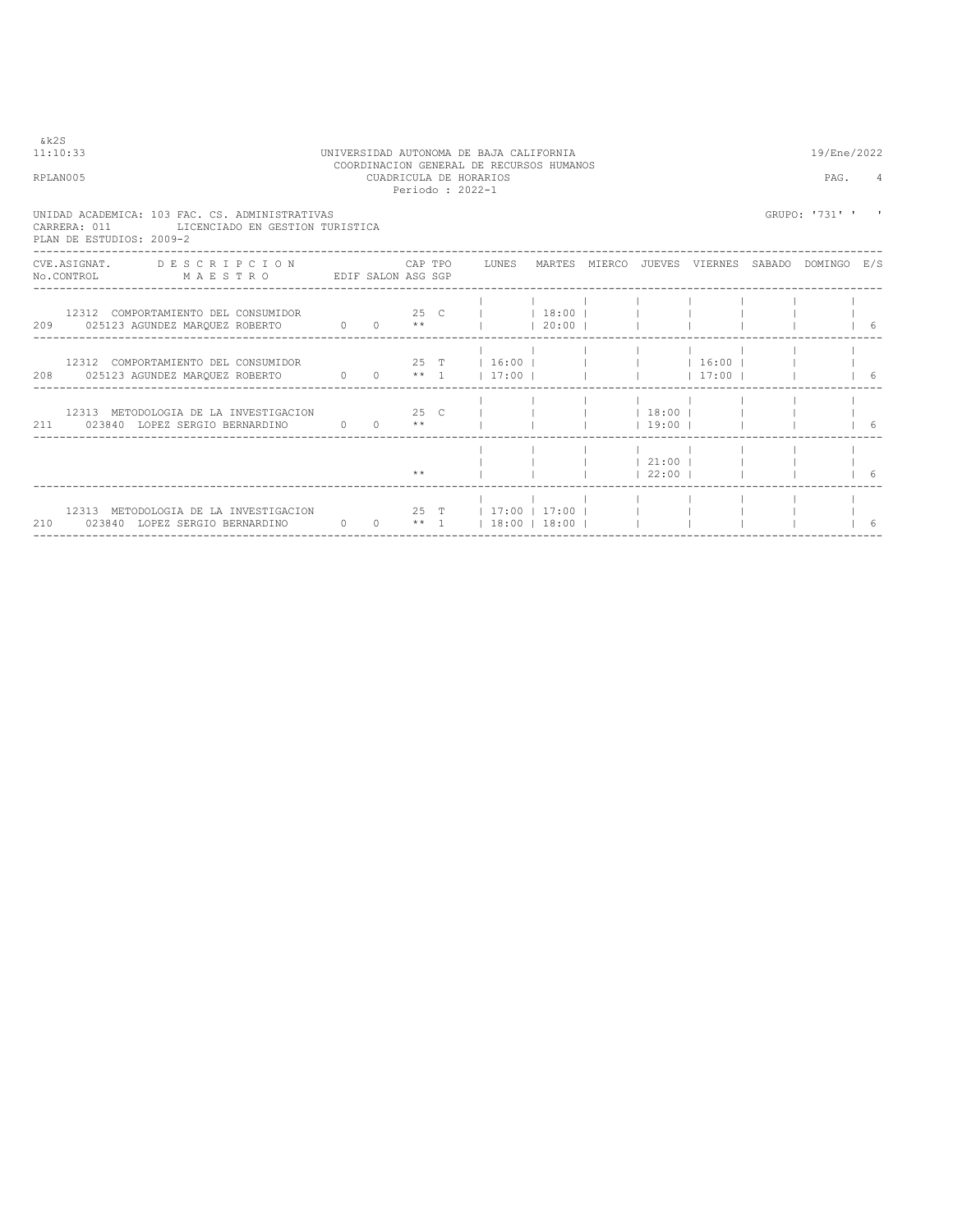| 11:10:33<br>RPLAN005                                                                                                                                              |  |         | UNIVERSIDAD AUTONOMA DE BAJA CALIFORNIA<br>COORDINACION GENERAL DE RECURSOS HUMANOS<br>CUADRICULA DE HORARIOS<br>Periodo: 2022-1 |                                 |           |                                                      |                 |                 | 19/Ene/2022<br>PAG.                                   | 5                                    |
|-------------------------------------------------------------------------------------------------------------------------------------------------------------------|--|---------|----------------------------------------------------------------------------------------------------------------------------------|---------------------------------|-----------|------------------------------------------------------|-----------------|-----------------|-------------------------------------------------------|--------------------------------------|
| UNIDAD ACADEMICA: 103 FAC. CS. ADMINISTRATIVAS<br>LICENCIADO EN GESTION TURISTICA<br>CARRERA: 011<br>PLAN DE ESTUDIOS: 2009-2<br>______________________           |  |         |                                                                                                                                  |                                 |           |                                                      |                 |                 | GRUPO: '741' '                                        |                                      |
| CVE.ASIGNAT. DESCRIPCION<br>No.CONTROL MAESTRO EDIF SALON ASG SGP                                                                                                 |  | CAP TPO |                                                                                                                                  |                                 |           |                                                      |                 |                 | LUNES MARTES MIERCO JUEVES VIERNES SABADO DOMINGO E/S |                                      |
|                                                                                                                                                                   |  |         |                                                                                                                                  | the contract of the contract of |           | and the control                                      |                 |                 |                                                       | $\vert$ 2                            |
|                                                                                                                                                                   |  |         |                                                                                                                                  |                                 |           |                                                      |                 |                 |                                                       | $\begin{array}{ccc} & 2 \end{array}$ |
| 12293 LEGISLACION TURISTICA<br>214 030912 JIMENEZ SANCHEZ PEDRO ALBERTO 0 0 **   18:00   18:00         20:00                                                      |  |         |                                                                                                                                  |                                 |           |                                                      |                 |                 |                                                       | $1\quad 2$                           |
| 12294 LOGISTICA Y OPERACION DE EVENTOS 20 C<br>216 028612 CAMARENA COLUNGA MARIA NADYA PATRICIA SUSANA00**       20:00                                            |  |         | <b>College</b>                                                                                                                   | $ $ 18:00                       |           |                                                      | <b>Contract</b> |                 | $\Box$                                                | $1 \quad 2$                          |
| 12294 LOGISTICA Y OPERACION DE EVENTOS 20 T<br>215 028612 CAMARENA COLUNGA MARIA NADYA PATRICIA SUSANA00 ** 1                                                     |  |         |                                                                                                                                  | $\sim 1$ and $\sim$             | 16:00     | 18:00                                                |                 |                 |                                                       | $\overline{c}$                       |
| 12295 OPERACION DE ESTABLECIMIENTOS DE ALIMENTOS 20 C<br>218 027877 MEZA GUZMAN ALAN RAUL 0 0 **                                                                  |  |         | $\mathbf{1}$ and $\mathbf{1}$ and $\mathbf{1}$                                                                                   |                                 | $ $ 20:00 | 22:00                                                |                 |                 |                                                       | $1 \quad 2$                          |
|                                                                                                                                                                   |  |         |                                                                                                                                  |                                 |           |                                                      |                 |                 |                                                       |                                      |
| 12296 OPERACION DE SERVICIOS DE VIAJE 600 000 C<br>220 029461 ESPINOSA CASTANEDA VALDERES 0 0 **                                                                  |  |         |                                                                                                                                  |                                 |           |                                                      |                 |                 |                                                       | $1 \quad 2$                          |
| 12296 OPERACION DE SERVICIOS DE VIAJE $20$ P     16:00     18:00  <br>219 029461 ESPINOSA CASTANEDA VALDERES 0 0 ** 1     17:00     19:00  <br>__________________ |  |         |                                                                                                                                  |                                 |           |                                                      |                 | <b>Contract</b> |                                                       | $1 \quad 2$                          |
|                                                                                                                                                                   |  |         |                                                                                                                                  |                                 |           | <b>Contract Contract</b><br><b>Contract Contract</b> |                 |                 |                                                       | 6                                    |

&k2S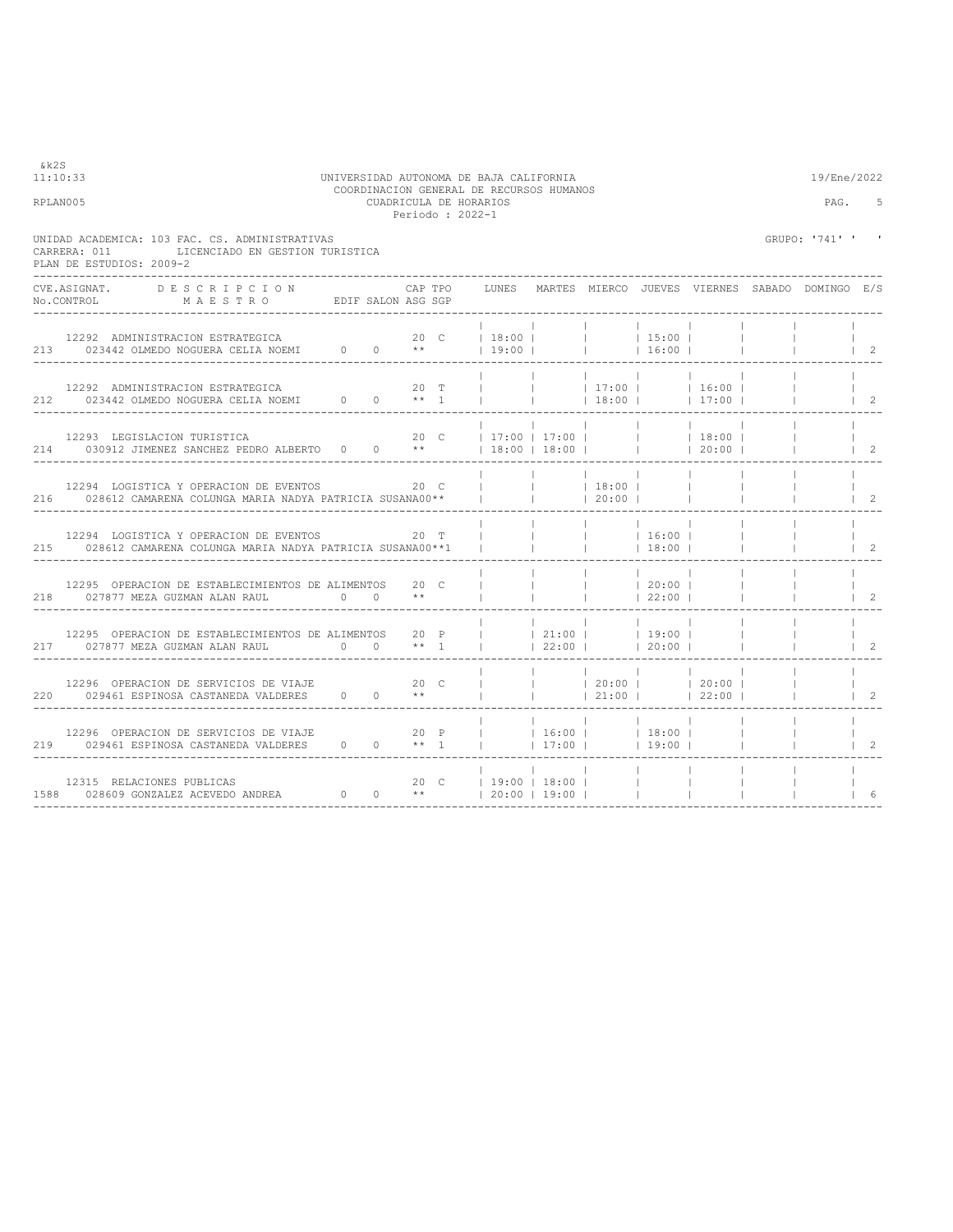| & k 2 S<br>11:10:33<br>RPLAN005                                                                                                |          |                       |              | UNIVERSIDAD AUTONOMA DE BAJA CALIFORNIA<br>COORDINACION GENERAL DE RECURSOS HUMANOS<br>CUADRICULA DE HORARIOS<br>Periodo: 2022-1 |            |  |                              | 19/Ene/2022<br>PAG. | 6  |
|--------------------------------------------------------------------------------------------------------------------------------|----------|-----------------------|--------------|----------------------------------------------------------------------------------------------------------------------------------|------------|--|------------------------------|---------------------|----|
| UNIDAD ACADEMICA: 103 FAC. CS. ADMINISTRATIVAS<br>CARRERA: 011<br>LICENCIADO EN GESTION TURISTICA<br>PLAN DE ESTUDIOS: 2009-2  |          |                       |              |                                                                                                                                  |            |  |                              | GRUPO: '741' '      |    |
| CVE.ASIGNAT. DESCRIPCION CAPTPO LUNES MARTES MIERCO JUEVES VIERNES SABADO DOMINGO E/S<br>No.CONTROL MAESTRO EDIF SALON ASG SGP |          |                       |              |                                                                                                                                  |            |  |                              |                     |    |
| 12315 RELACIONES PUBLICAS<br>1587 028609 GONZALEZ ACEVEDO ANDREA 0 0 ** 1                                                      |          |                       |              | 20 T     19:00                                                                                                                   | $121:00$ 1 |  |                              |                     | -6 |
| 12318 INVESTIGACION DE MERCADOS<br>222 013101 MUNOZ CAZARES RITA 60                                                            |          | $0 \rightarrow \star$ | $20 \quad C$ |                                                                                                                                  |            |  | $1$ 16:00 1<br>$17:00$ $\pm$ |                     |    |
| 12318 INVESTIGACION DE MERCADOS<br>3228  013101  MUNOZ CAZARES RITA   V   VIR **     22:00                                     |          |                       |              | 20 C 1 21:00 I I I                                                                                                               |            |  |                              |                     |    |
| 12318 INVESTIGACION DE MERCADOS<br>221 013101 MUNOZ CAZARES RITA                                                               | $\sim$ 0 |                       |              | 20 P   20:00               15:00  <br>$0 \qquad$ ** 1   21:00                                                                    |            |  | 16:00                        |                     |    |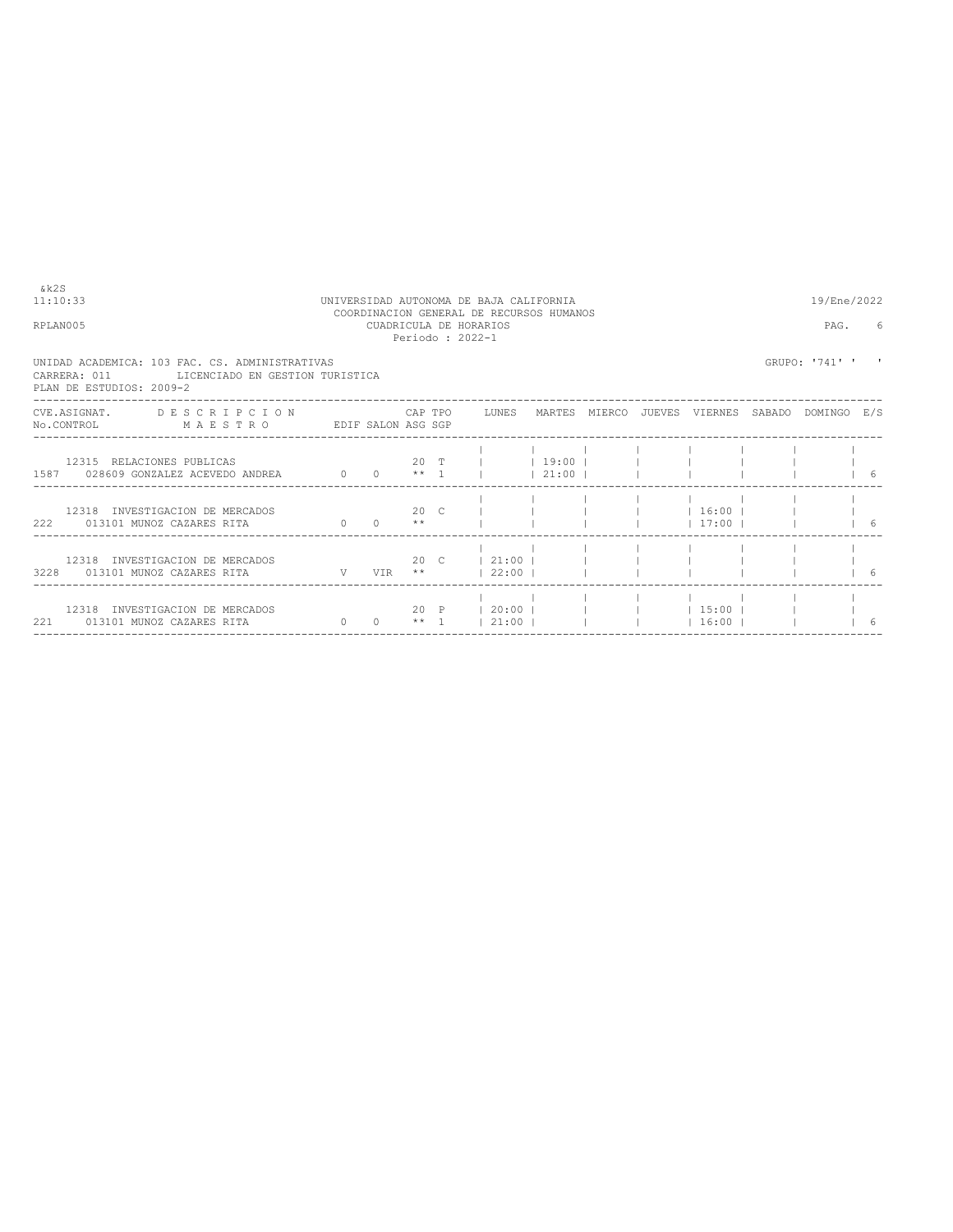|                                          |                                                                                                                                                                                                                                                               |  |              | Periodo : 2022-1 |                |              |                          |                          |                                                                                                                                                                                                                                                                                                                               |                                                       |                |
|------------------------------------------|---------------------------------------------------------------------------------------------------------------------------------------------------------------------------------------------------------------------------------------------------------------|--|--------------|------------------|----------------|--------------|--------------------------|--------------------------|-------------------------------------------------------------------------------------------------------------------------------------------------------------------------------------------------------------------------------------------------------------------------------------------------------------------------------|-------------------------------------------------------|----------------|
| CARRERA: 011<br>PLAN DE ESTUDIOS: 2009-2 | UNIDAD ACADEMICA: 103 FAC. CS. ADMINISTRATIVAS<br>LICENCIADO EN GESTION TURISTICA                                                                                                                                                                             |  |              |                  |                |              |                          |                          |                                                                                                                                                                                                                                                                                                                               | GRUPO: '751' ' '                                      |                |
|                                          | CVE.ASIGNAT. DESCRIPCION CAPTPO<br>No.CONTROL MAESTRO EDIF SALON ASG SGP                                                                                                                                                                                      |  |              | CAP TPO          |                |              |                          |                          |                                                                                                                                                                                                                                                                                                                               | LUNES MARTES MIERCO JUEVES VIERNES SABADO DOMINGO E/S |                |
|                                          | 12297 DIRECCION Y ORGANIZACION DE EVENTOS 27 C<br>226 013970 REYES FONSECA SULEMA DE JESUS 0 0 **                                                                                                                                                             |  |              |                  |                | $\mathbf{1}$ | <b>Contract Contract</b> |                          | $ $ 18:00  <br> 20:00                                                                                                                                                                                                                                                                                                         |                                                       | $\vert$ 2      |
|                                          | 12297 DIRECCION Y ORGANIZACION DE EVENTOS 27 P<br>225 013970 REYES FONSECA SULEMA DE JESUS 0 0 ** 1                                                                                                                                                           |  |              |                  |                |              | <b>Contract Contract</b> | 18:00 <br> 20:00         |                                                                                                                                                                                                                                                                                                                               |                                                       | 2              |
|                                          | 12298 GESTION DE ESTABLECIMIENTOS DE ALIMENTOS Y 27 C   19:00   19:00                                                                                                                                                                                         |  |              |                  |                |              |                          | <b>Contract Contract</b> |                                                                                                                                                                                                                                                                                                                               |                                                       | 2              |
|                                          | 12298 GESTION DE ESTABLECIMIENTOS DE ALIMENTOS Y 27 T   20:00  <br>227 030504 CEDILLO MARIN JUAN ARTURO 0 0 ** 1   22:00                                                                                                                                      |  |              |                  |                |              | <b>Contract Contract</b> | <b>Contract</b>          |                                                                                                                                                                                                                                                                                                                               |                                                       | 2              |
|                                          |                                                                                                                                                                                                                                                               |  |              |                  |                |              |                          |                          |                                                                                                                                                                                                                                                                                                                               |                                                       | $\overline{2}$ |
|                                          | 12299 INGLES TOPICOS SELECTOS DE TURISMO $27$ L $16:00$<br>2388  013101  MUNOZ CAZARES RITA   V  VIR ** 1    18:00                                                                                                                                            |  |              |                  |                |              | <b>Contract Contract</b> |                          |                                                                                                                                                                                                                                                                                                                               |                                                       | $\overline{2}$ |
|                                          | 12299 INGLES TOPICOS SELECTOS DE TURISMO $27$ L<br>3157 013101 MUNOZ CAZARES RITA W VIR ** 1                                                                                                                                                                  |  |              |                  |                |              |                          |                          | $\frac{1}{2}$ $\frac{1}{2}$ $\frac{1}{2}$ $\frac{1}{2}$ $\frac{1}{2}$ $\frac{1}{2}$ $\frac{1}{2}$ $\frac{1}{2}$ $\frac{1}{2}$ $\frac{1}{2}$ $\frac{1}{2}$ $\frac{1}{2}$ $\frac{1}{2}$ $\frac{1}{2}$ $\frac{1}{2}$ $\frac{1}{2}$ $\frac{1}{2}$ $\frac{1}{2}$ $\frac{1}{2}$ $\frac{1}{2}$ $\frac{1}{2}$ $\frac{1}{2}$<br> 18:00 |                                                       | $\overline{2}$ |
|                                          | 12300 OPERACION DE ESTABLECIMIENTOS DE HOSPEDAJE<br>$0 \t 0 \t \star\star$<br>232 026159 MARTINEZ CAMACHO ABEL                                                                                                                                                |  | $27 \quad C$ |                  |                |              | <b>Contract Contract</b> | 20:00 <br> 22:00         |                                                                                                                                                                                                                                                                                                                               |                                                       | 2              |
|                                          | 12300 OPERACION DE ESTABLECIMIENTOS DE HOSPEDAJE<br>$0 \quad 0 \quad **$ 1<br>231 026159 MARTINEZ CAMACHO ABEL                                                                                                                                                |  | $27$ P       |                  |                |              |                          |                          | $ $ 20:00  <br> 22:00                                                                                                                                                                                                                                                                                                         |                                                       | $\mathcal{L}$  |
|                                          | $\begin{array}{cccccccccccc} 12301 & \text{PLANEACION FINANCIERA} & & & & 27 & C & &   & &   & 20:00 &   \\ 234 & & 025975 & \text{MARTINEZ PADILLA ALFREDO} & & & & 0 & & ^{**} & &   & &   & 22:00 &   \\ \end{array}$<br>--------------------------------- |  |              |                  | 27 C     20:00 |              |                          | <b>Contract Contract</b> |                                                                                                                                                                                                                                                                                                                               |                                                       | 2              |

11:10:33 UNIVERSIDAD AUTONOMA DE BAJA CALIFORNIA 19/Ene/2022 COORDINACION GENERAL DE RECURSOS HUMANOS RPLAN005 CUADRICULA DE HORARIOS PAG. 7

 $k2S$ <br>11:10:33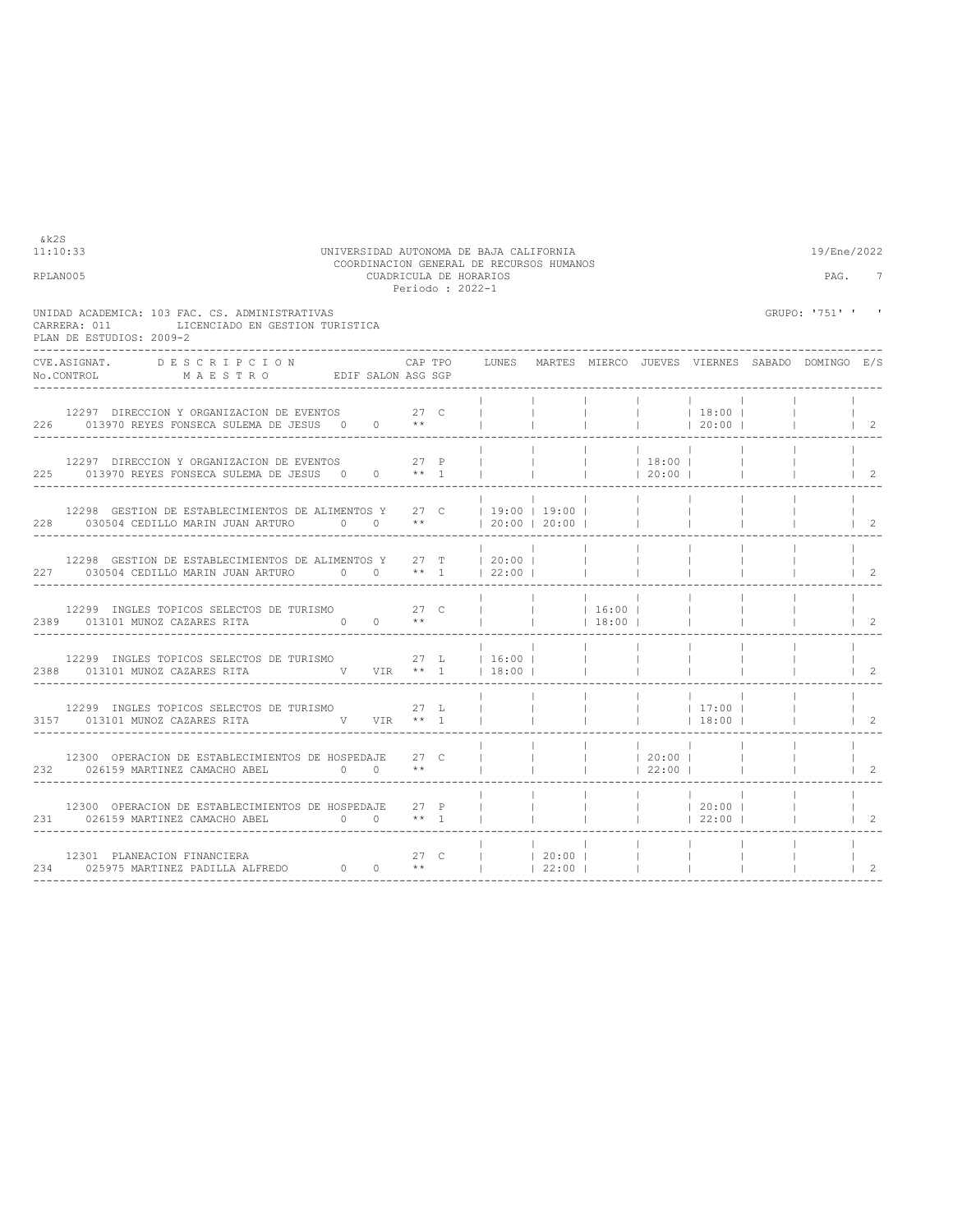| & k 2 S | 11:10:33<br>RPLAN005                                                                                                           |  |  | UNIVERSIDAD AUTONOMA DE BAJA CALIFORNIA<br>COORDINACION GENERAL DE RECURSOS HUMANOS<br>CUADRICULA DE HORARIOS<br>Periodo : 2022-1 |         |       |  | 19/Ene/2022<br>PAG. | -8 |
|---------|--------------------------------------------------------------------------------------------------------------------------------|--|--|-----------------------------------------------------------------------------------------------------------------------------------|---------|-------|--|---------------------|----|
|         | UNIDAD ACADEMICA: 103 FAC. CS. ADMINISTRATIVAS<br>CARRERA: 011 LICENCIADO EN GESTION TURISTICA<br>PLAN DE ESTUDIOS: 2009-2     |  |  |                                                                                                                                   |         |       |  | GRUPO: '751' '      |    |
|         | CVE.ASIGNAT. DESCRIPCION CAPTPO LUNES MARTES MIERCO JUEVES VIERNES SABADO DOMINGO E/S<br>NO.CONTROL MAESTRO EDIF SALON ASG SGP |  |  |                                                                                                                                   |         |       |  |                     |    |
|         | 12301 PLANEACION FINANCIERA                                                                                                    |  |  |                                                                                                                                   |         |       |  | $\frac{1}{2}$       |    |
|         |                                                                                                                                |  |  |                                                                                                                                   |         |       |  |                     |    |
|         |                                                                                                                                |  |  |                                                                                                                                   |         |       |  |                     |    |
|         | 12317 COMUNICACION INTEGRAL DE MERCADOTECNIA 27 C         18:00    <br>238 025123 AGUNDEZ MARQUEZ ROBERTO 0 0 **               |  |  |                                                                                                                                   |         | 20:00 |  |                     |    |
|         | 12317 COMUNICACION INTEGRAL DE MERCADOTECNIA 27 T     16:00                                                                    |  |  |                                                                                                                                   | $18:00$ |       |  |                     |    |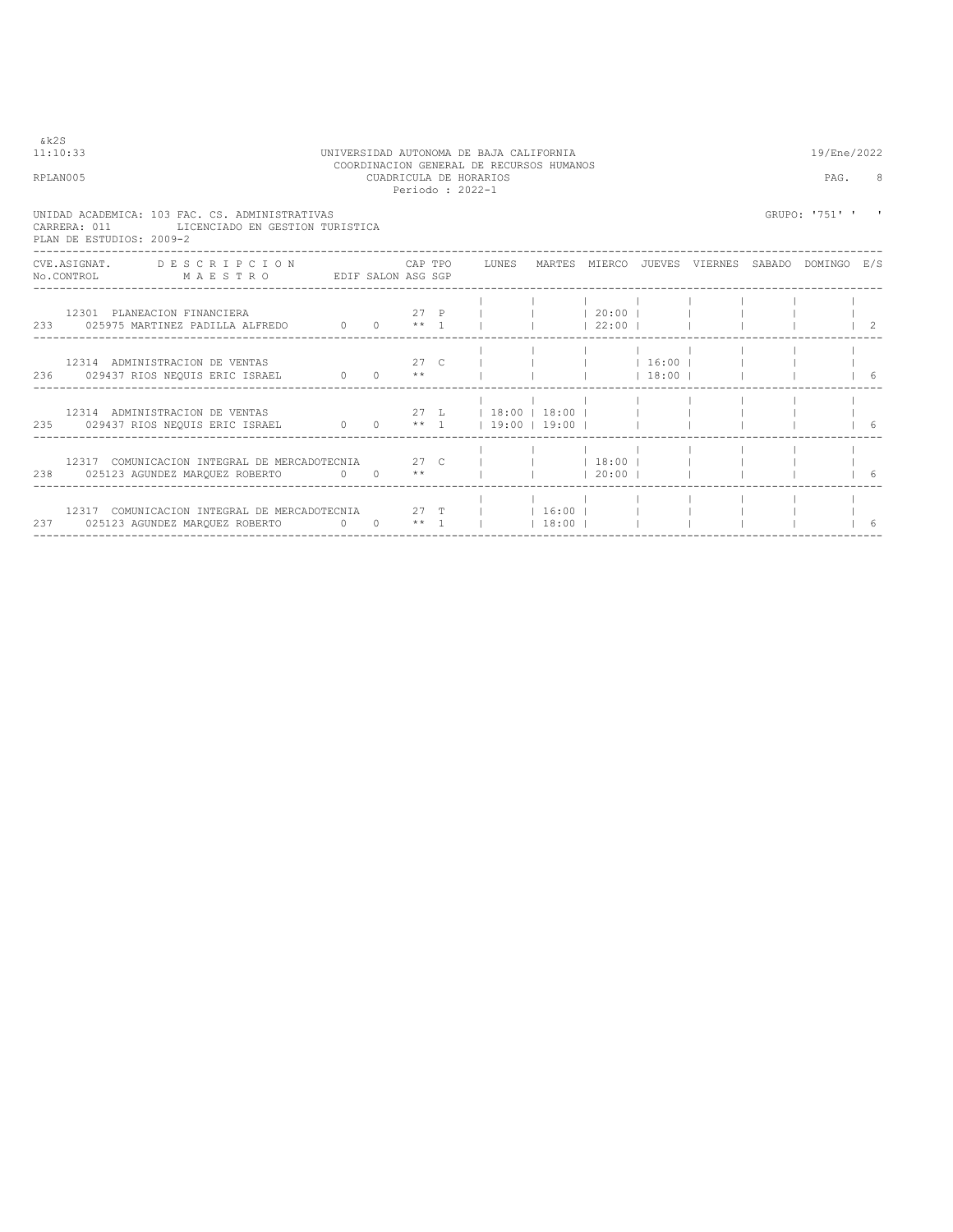| &k2S<br>11:10:33                                                                                                                                           |  |         | UNIVERSIDAD AUTONOMA DE BAJA CALIFORNIA<br>COORDINACION GENERAL DE RECURSOS HUMANOS |                              |                                                |                                  |                                    |                                            | 19/Ene/2022                                                                                                                                                                                                                                                                                                                                                                                                                                                                                              |                           |
|------------------------------------------------------------------------------------------------------------------------------------------------------------|--|---------|-------------------------------------------------------------------------------------|------------------------------|------------------------------------------------|----------------------------------|------------------------------------|--------------------------------------------|----------------------------------------------------------------------------------------------------------------------------------------------------------------------------------------------------------------------------------------------------------------------------------------------------------------------------------------------------------------------------------------------------------------------------------------------------------------------------------------------------------|---------------------------|
| RPLAN005                                                                                                                                                   |  |         | CUADRICULA DE HORARIOS<br>Periodo : 2022-1                                          |                              |                                                |                                  |                                    |                                            | PAG.                                                                                                                                                                                                                                                                                                                                                                                                                                                                                                     | 9                         |
| UNIDAD ACADEMICA: 103 FAC. CS. ADMINISTRATIVAS<br>CARRERA: 011 LICENCIADO EN GESTION TURISTICA<br>PLAN DE ESTUDIOS: 2009-2                                 |  |         |                                                                                     |                              |                                                |                                  |                                    |                                            | GRUPO: '761' ' '                                                                                                                                                                                                                                                                                                                                                                                                                                                                                         |                           |
| CVE.ASIGNAT. DESCRIPCION<br>No.CONTROL MAESTRO EDIF SALON ASG SGP                                                                                          |  | CAP TPO |                                                                                     |                              |                                                |                                  |                                    |                                            | LUNES MARTES MIERCO JUEVES VIERNES SABADO DOMINGO E/S                                                                                                                                                                                                                                                                                                                                                                                                                                                    |                           |
| 11755 DESARROLLO DE EMPRENDEDORES 16 C  <br>240 009197 HERNANDEZ VILLEGAS JOSE LUIS 0 0 **                                                                 |  |         |                                                                                     | 15:00 <br>$16:00$            |                                                |                                  | <b>Contract Contract</b>           |                                            |                                                                                                                                                                                                                                                                                                                                                                                                                                                                                                          | $\vert$ 3                 |
| $11755$ DESARROLLO DE EMPRENDEDORES $16$ T     16:00   15:00  <br>239 009197 HERNANDEZ VILLEGAS JOSE LUIS 0 0 ** 1  <br>__________________________________ |  |         |                                                                                     |                              | $\vert$ 17:00 $\vert$ 17:00 $\vert$            |                                  | <b>College</b>                     | <b>Contract Contract</b>                   | <b>Contract Contract</b>                                                                                                                                                                                                                                                                                                                                                                                                                                                                                 | $\vert$ $\vert$ $\vert$ 3 |
| 12302 DESARROLLO SUSTENTABLE<br>242 023957 OVIEDO JIMENEZ ADRIANA $0$ 0 $**$   18:00   21:00                                                               |  |         |                                                                                     |                              |                                                |                                  | <b>Contract</b><br><b>Contract</b> | <b>College</b>                             |                                                                                                                                                                                                                                                                                                                                                                                                                                                                                                          | $\vert$ 3                 |
| 12302 DESARROLLO SUSTENTABLE<br>241 023957 OVIEDO JIMENEZ ADRIANA $0 \t 0 \t \star 1$                                                                      |  |         | $16$ T                                                                              |                              | <b>College Street</b><br> 22:00                | 20:00                            |                                    | <b>Contract</b><br><b>Contract</b>         | $\begin{array}{ccc} \end{array}$ $\begin{array}{ccc} \end{array}$ $\begin{array}{ccc} \end{array}$ $\begin{array}{ccc} \end{array}$ $\begin{array}{ccc} \end{array}$ $\begin{array}{ccc} \end{array}$ $\begin{array}{ccc} \end{array}$ $\begin{array}{ccc} \end{array}$ $\begin{array}{ccc} \end{array}$ $\begin{array}{ccc} \end{array}$ $\begin{array}{ccc} \end{array}$ $\begin{array}{ccc} \end{array}$ $\begin{array}{ccc} \end{array}$ $\begin{array}{ccc} \end{array}$ $\begin{array}{ccc} \end{$ |                           |
| 12303 GESTION DE ESTABLECIMIENTOS DE HOSPEDAJE 16 C     18:00   17:00  <br>244 021829 LUQUE ELDA ARELI 0 0 **<br>-------------------------------           |  |         |                                                                                     |                              | $1$ 19:00 1 18:00 1                            |                                  |                                    |                                            |                                                                                                                                                                                                                                                                                                                                                                                                                                                                                                          | $\vert$ $\vert$ 3         |
| 12303 GESTION DE ESTABLECIMIENTOS DE HOSPEDAJE $16$ T     19:00     16:00   16:00   243 021829 LUQUE ELDA ARELI 0 0 ** 1     20:00     18:00               |  |         |                                                                                     | and the contract of the con- |                                                | <b>Contract Contract</b>         | <b>Contract Contract</b>           | <b>College</b><br><b>Contract Contract</b> | <b>Contract Contract</b>                                                                                                                                                                                                                                                                                                                                                                                                                                                                                 | $\vert$ $\vert$ 3         |
|                                                                                                                                                            |  |         |                                                                                     |                              |                                                |                                  |                                    | <b>Contract Contract</b>                   |                                                                                                                                                                                                                                                                                                                                                                                                                                                                                                          | $\vert$ 3                 |
| 12304 MERCADOTECNIA DE SERVICIOS (16 P   20:00           18:00  <br>245 023009 ROCHA REYES FELICITAS 0 0 ** 1   22:00                                      |  |         |                                                                                     |                              | $\mathbf{1}$ and $\mathbf{1}$ and $\mathbf{1}$ |                                  | $19:00$                            |                                            |                                                                                                                                                                                                                                                                                                                                                                                                                                                                                                          |                           |
|                                                                                                                                                            |  |         |                                                                                     |                              |                                                |                                  |                                    | $\sim 1$ , $\sim 1$ , $\sim$               |                                                                                                                                                                                                                                                                                                                                                                                                                                                                                                          | $1 \quad 7$               |
| 12322 DISE\O GRAFICO<br>247 023394 VARGAS ZUNIGA CARLOS ALBERTO 0 0 ** 1   20:00                                                                           |  |         | 16 L   18:00                                                                        |                              | <b>College</b><br><b>Contract Contract</b>     | <b>College</b><br><b>College</b> | <b>Contractor</b>                  | <b>College</b>                             |                                                                                                                                                                                                                                                                                                                                                                                                                                                                                                          | $\overline{7}$            |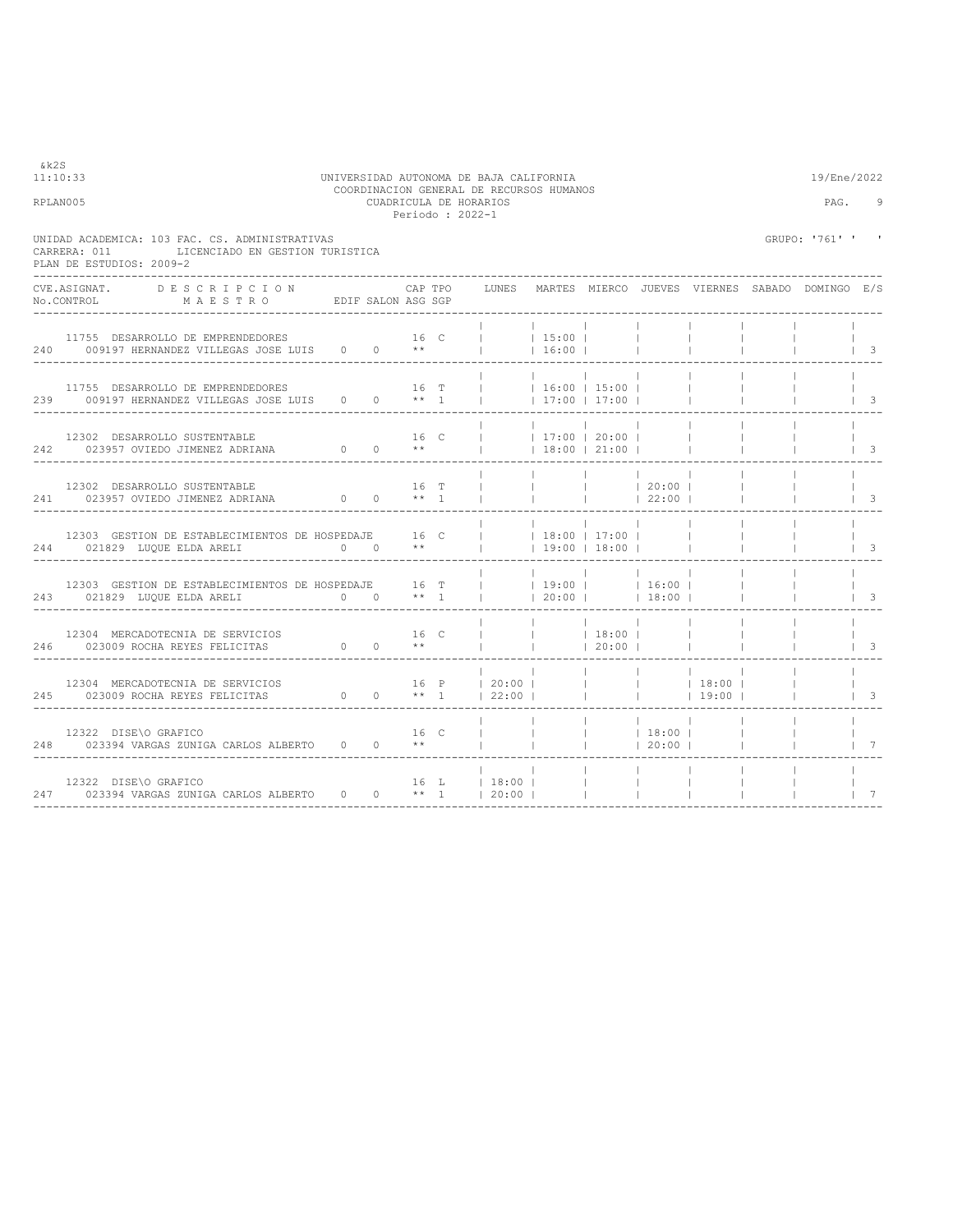| &k2S<br>11:10:33<br>RPLAN005                                                                                                   |          |                               | CUADRICULA DE HORARIOS<br>Periodo: 2022-1 | UNIVERSIDAD AUTONOMA DE BAJA CALIFORNIA<br>COORDINACION GENERAL DE RECURSOS HUMANOS |       |  |                          | 19/Ene/2022<br>PAG. 10 |  |
|--------------------------------------------------------------------------------------------------------------------------------|----------|-------------------------------|-------------------------------------------|-------------------------------------------------------------------------------------|-------|--|--------------------------|------------------------|--|
| UNIDAD ACADEMICA: 103 FAC. CS. ADMINISTRATIVAS<br>CARRERA: 011 LICENCIADO EN GESTION TURISTICA<br>PLAN DE ESTUDIOS: 2009-2     |          |                               |                                           |                                                                                     |       |  |                          | GRUPO: '761' '         |  |
| CVE.ASIGNAT. DESCRIPCION CAPTPO LUNES MARTES MIERCO JUEVES VIERNES SABADO DOMINGO E/S<br>No.CONTROL MAESTRO EDIF SALON ASG SGP |          |                               |                                           |                                                                                     |       |  |                          |                        |  |
| 12324 DESARROLLO PROFESIONAL<br>250 021627 CORDOVA RUIZ ZULEMA                                                                 | $\sim$ 0 | $0 \rightarrow \ast$          | $16$ C $\qquad$                           |                                                                                     |       |  | $16:00$  <br>$13:00$     |                        |  |
| 12324 DESARROLLO PROFESIONAL<br>249 021627 CORDOVA RUIZ ZULEMA                                                                 |          |                               |                                           | 16 T   16:00  <br>0 0 $**$ 1   18:00                                                |       |  |                          |                        |  |
| 12325 ECONOMIA TURISTICA<br>252 027385 RODRIGUEZ VELASCO RENE 60                                                               |          | 16 C<br>$0 \rightarrow \star$ |                                           |                                                                                     |       |  | $120:00$ 1<br>$122:00$ 1 |                        |  |
| 12325 ECONOMIA TURISTICA<br>251 027385 RODRIGUEZ VELASCO RENE                                                                  | $\Omega$ | 16 T<br>$0 \times 1$          |                                           | $ $ 1 20:00                                                                         | 22:00 |  |                          |                        |  |